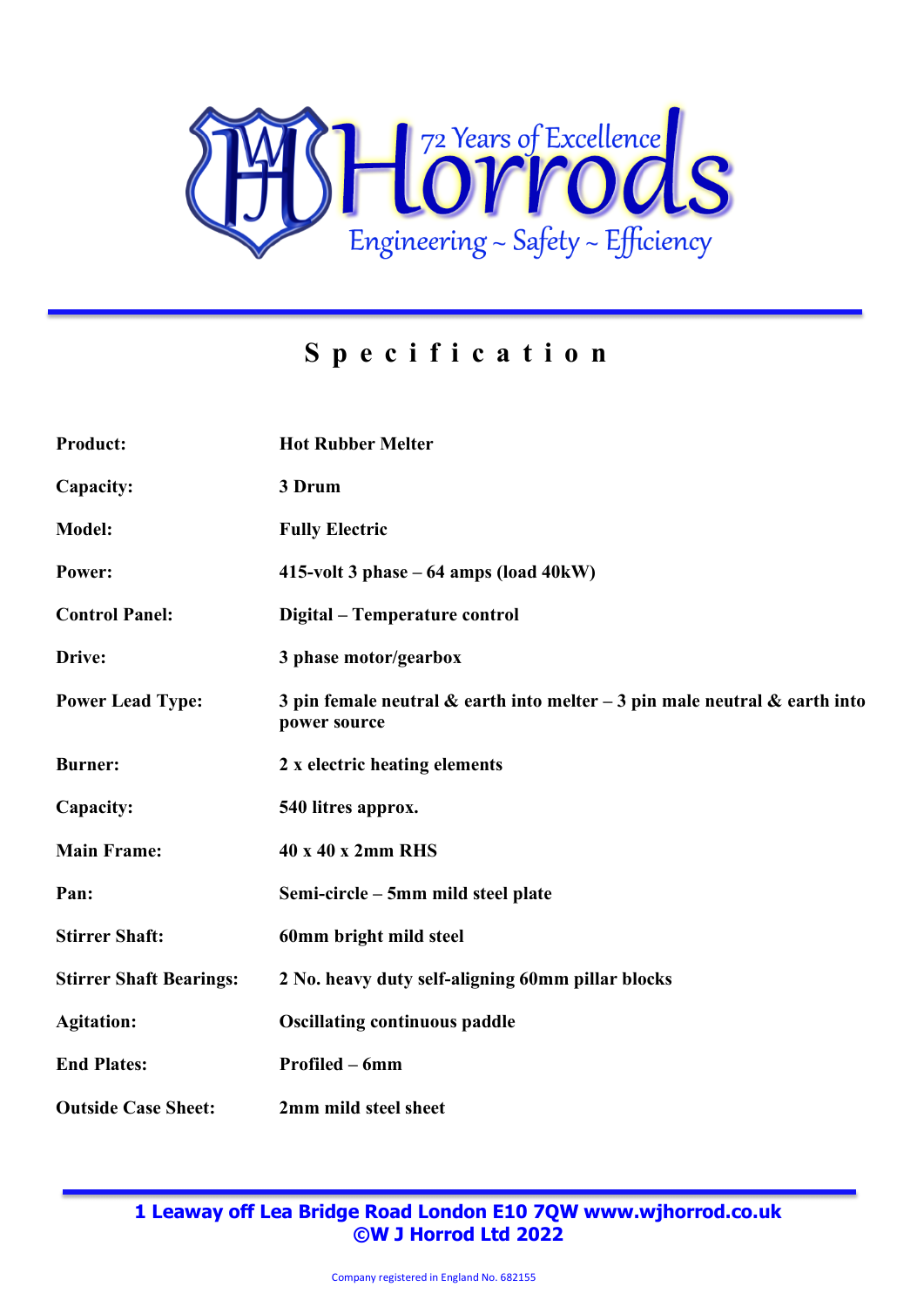

| <b>Forklift Locating</b>  |                                               |                |
|---------------------------|-----------------------------------------------|----------------|
| <b>Sleeves:</b>           | 160mm x 80mm x 5mm RHS                        |                |
| <b>Outlet:</b>            | Profiled – 2-piece door and frame             |                |
| <b>Insulation:</b>        | High temperature Rockwool dense slab          |                |
| <b>Casters:</b>           | 2 No. 200mm fixed                             |                |
|                           | 2 No. 200mm swivel/brake                      |                |
|                           | Load capacity 500kg per caster                |                |
| <b>Lifting Eyebolts:</b>  | $4 X M20$ metric collared eye bolt $-1.5$ ton |                |
| <b>D</b> Shackles:        | 4 x 3.25-ton green pin safety.                |                |
| <b>Power lead Length:</b> | 20 metre 415 volt.                            |                |
| <b>Dimensions:</b>        | Length:                                       | 2540mm         |
|                           |                                               | Height: 1700mm |
|                           |                                               | Width: 1250mm  |
|                           |                                               | Weight: 1025mm |
|                           |                                               |                |

**This specification and any drawings related to it are the sole Copyright of W J Horrod and must not be passed to a third party without prior consent.**

**WJ Horrod reserves the right to alter, change or modify this equipment to improve it without prior notice.**

> **1 Leaway off Lea Bridge Road London E10 7QW www.wjhorrod.co.uk ©W J Horrod Ltd 2022**